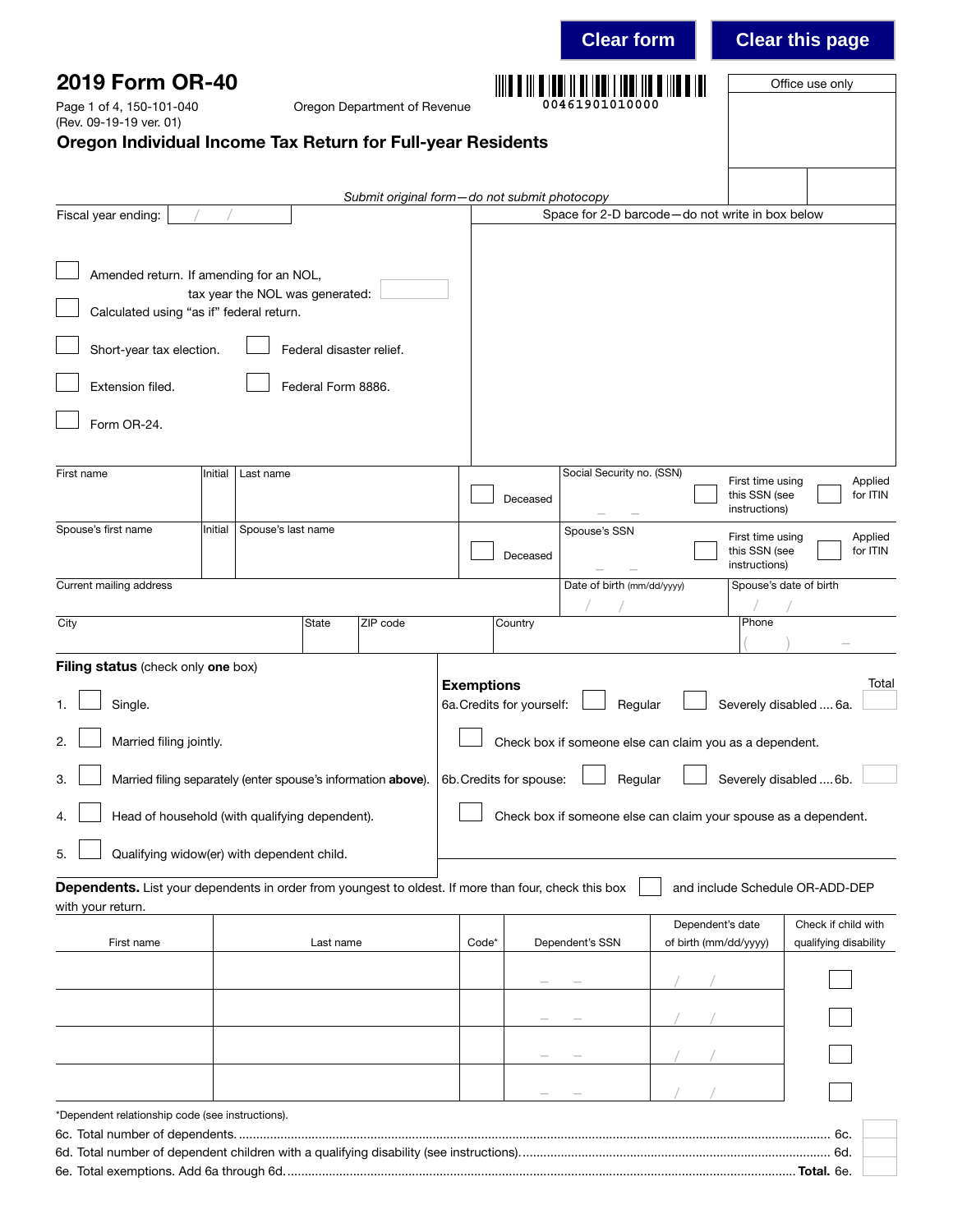## 2019 Form OR-40

Department of Revenue

| III O III O IOOI II O IOOI II OOI IIO O IIIO O IOI |                |  |
|----------------------------------------------------|----------------|--|
|                                                    | 00461901020000 |  |

| Page 2 of 4, 150-101-040 | Oregon Department of Revenue |       |
|--------------------------|------------------------------|-------|
| (Rev. 09-19-19 ver. 01)  |                              |       |
| Name                     |                              | l SSN |

| <b>SSN</b> |  |  |
|------------|--|--|
|            |  |  |

### Note: Reprint page 1 if you make changes to this page.

### Taxable income

|    | Federal adjusted gross income from federal Form 1040 or 1040-SR, line 8b; 1040-NR, line 35; |  |
|----|---------------------------------------------------------------------------------------------|--|
|    |                                                                                             |  |
| 8. |                                                                                             |  |
|    |                                                                                             |  |
|    |                                                                                             |  |

### **Subtractions**

|  | .001 |
|--|------|
|  | .001 |
|  | .001 |
|  | .001 |
|  | .001 |
|  | .001 |
|  |      |

### Deductions

| 16. Oregon itemized deductions. Enter your Oregon itemized deductions from Schedule OR-A, line 23. If you |
|-----------------------------------------------------------------------------------------------------------|
| .00                                                                                                       |
| .00                                                                                                       |
| You were: 17a. 65 or older 17b. Blind Your spouse was: 17c. 65 or older 17d. $\Box$ Blind                 |
| .00                                                                                                       |
| .00                                                                                                       |
|                                                                                                           |

### Oregon tax

| 20. Tax. Check the appropriate box if you're using an alternative method to calculate your tax (see instructions) 20. | .00 |
|-----------------------------------------------------------------------------------------------------------------------|-----|
| 20a. Schedule OR-FIA-40 20b. Worksheet OR-FCG 20c. Schedule OR-PTE-FY                                                 |     |
|                                                                                                                       | 00  |
|                                                                                                                       | 00  |

### Standard and carryforward credits

| 23. Exemption credit. If the amount on line 7 is \$100,000 or less, multiply your total exemptions on   |      |
|---------------------------------------------------------------------------------------------------------|------|
|                                                                                                         | .00  |
|                                                                                                         | .001 |
|                                                                                                         | .001 |
|                                                                                                         | .001 |
|                                                                                                         | .001 |
| 28. Total carryforward credits claimed this year from Schedule OR-ASC, section 4. Line 28 can't be more |      |
|                                                                                                         | .00  |
|                                                                                                         | .001 |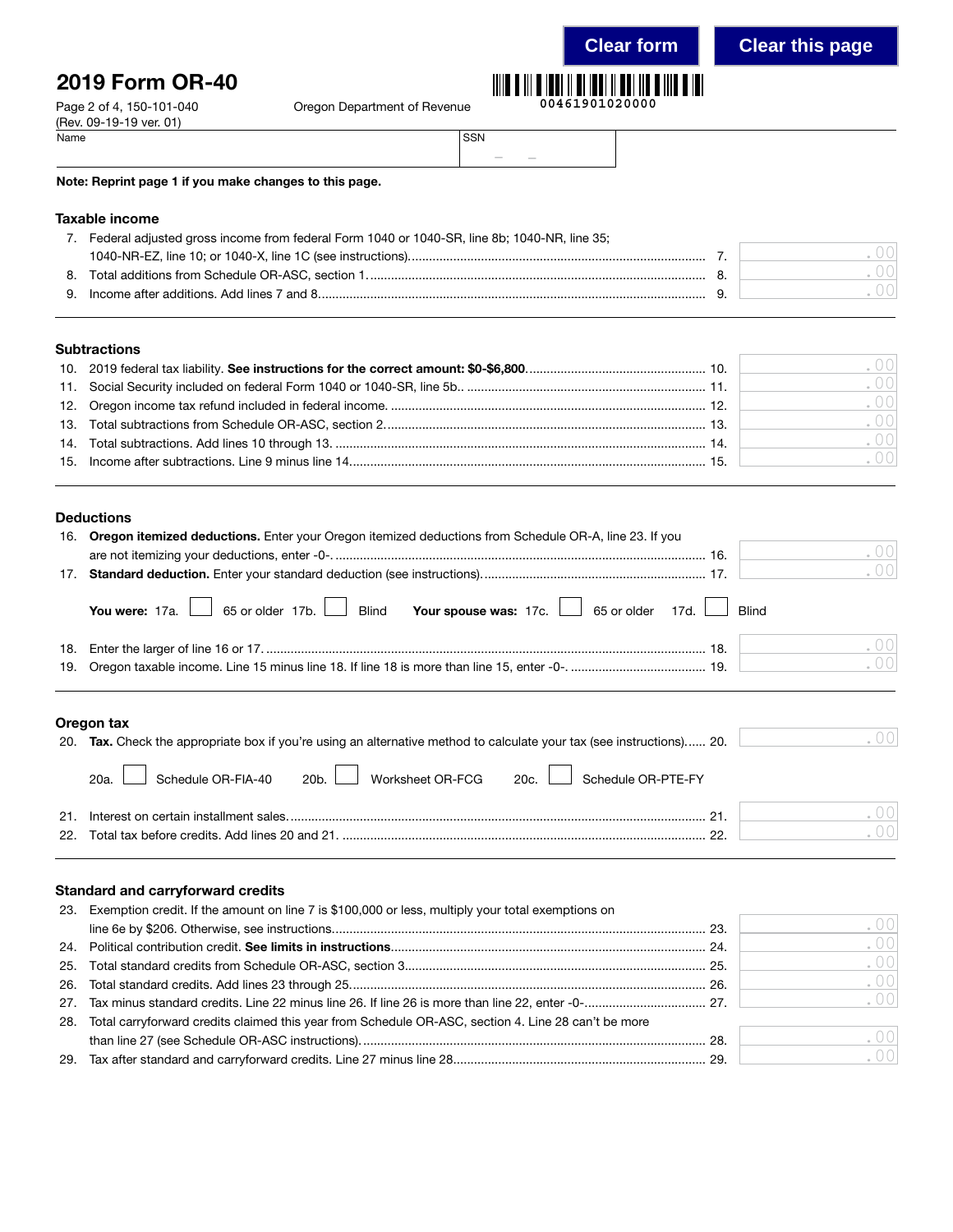**Clear form Clear this page**

. 00

## 2019 Form OR-40

(Rev. 09-19-19 ver. 01)<br>Name

Page 3 of 4, 150-101-040 Cregon Department of Revenue

| <u> IIII O III O IODI II OI IODI I I OOIII O IIIO O IO</u> |  |  |
|------------------------------------------------------------|--|--|
| 00461901030000                                             |  |  |

| Name | SSN |                                                                                                                           |                           |  |
|------|-----|---------------------------------------------------------------------------------------------------------------------------|---------------------------|--|
|      |     | $\frac{1}{2} \left( \frac{1}{2} \right) \left( \frac{1}{2} \right) \left( \frac{1}{2} \right) \left( \frac{1}{2} \right)$ | and the state of the con- |  |

Note: Reprint page 1 if you make changes to this page.

|     | Payments and refundable credits                                                                             |      |
|-----|-------------------------------------------------------------------------------------------------------------|------|
|     |                                                                                                             | . 00 |
|     |                                                                                                             | . 00 |
|     | 32. Estimated tax payments for 2019. Include all payments you made prior to the filing date of this return. |      |
|     |                                                                                                             | . 00 |
| 33. |                                                                                                             | . 00 |
| 34. | Kicker (Oregon surplus credit). Enter your kicker credit amount (see instructions).                         |      |
|     |                                                                                                             |      |
|     |                                                                                                             | . 00 |
|     |                                                                                                             | . 00 |
| 36. |                                                                                                             |      |

|  | Tax to pay or refund                                                  |  |  |  |  |  |  |  |  |  |  |  |
|--|-----------------------------------------------------------------------|--|--|--|--|--|--|--|--|--|--|--|
|  | 37. Overpayment of tax. If line 29 is less than line 36, you overpaid |  |  |  |  |  |  |  |  |  |  |  |
|  |                                                                       |  |  |  |  |  |  |  |  |  |  |  |

|  | ( ) ( ) |
|--|---------|
|  | ( )()   |
|  | ()()    |
|  |         |

| Exception number from Form OR-10, line 1: 40a. |  |  |  |  |
|------------------------------------------------|--|--|--|--|
|------------------------------------------------|--|--|--|--|

Check box if you annualized: 40b.

|                                                                  | .00<br>.001<br>.00<br>.00<br>.00 |
|------------------------------------------------------------------|----------------------------------|
| 46. Political party \$3 checkoff. Party code: 46a. November 2014 | .00<br>.00<br>.00<br>.00         |

### Direct deposit

| 50. For direct deposit of your refund, see instructions. Check the box if the final deposit destination is outside the United States: |
|---------------------------------------------------------------------------------------------------------------------------------------|
|---------------------------------------------------------------------------------------------------------------------------------------|

|     | Checking or<br>Type of account:<br>Savings                                                         |  |  |  |  |  |  |  |  |
|-----|----------------------------------------------------------------------------------------------------|--|--|--|--|--|--|--|--|
|     | Routing number:                                                                                    |  |  |  |  |  |  |  |  |
|     | Account number:                                                                                    |  |  |  |  |  |  |  |  |
|     | <b>Kicker donation</b>                                                                             |  |  |  |  |  |  |  |  |
| 51. | Kicker donation. If you elect to donate your kicker to the State School Fund, check this box: 51a. |  |  |  |  |  |  |  |  |
|     | Complete the kicker worksheet, located in the instructions, and enter the amount here.             |  |  |  |  |  |  |  |  |
|     | This election is irrevocable.<br>51b.                                                              |  |  |  |  |  |  |  |  |